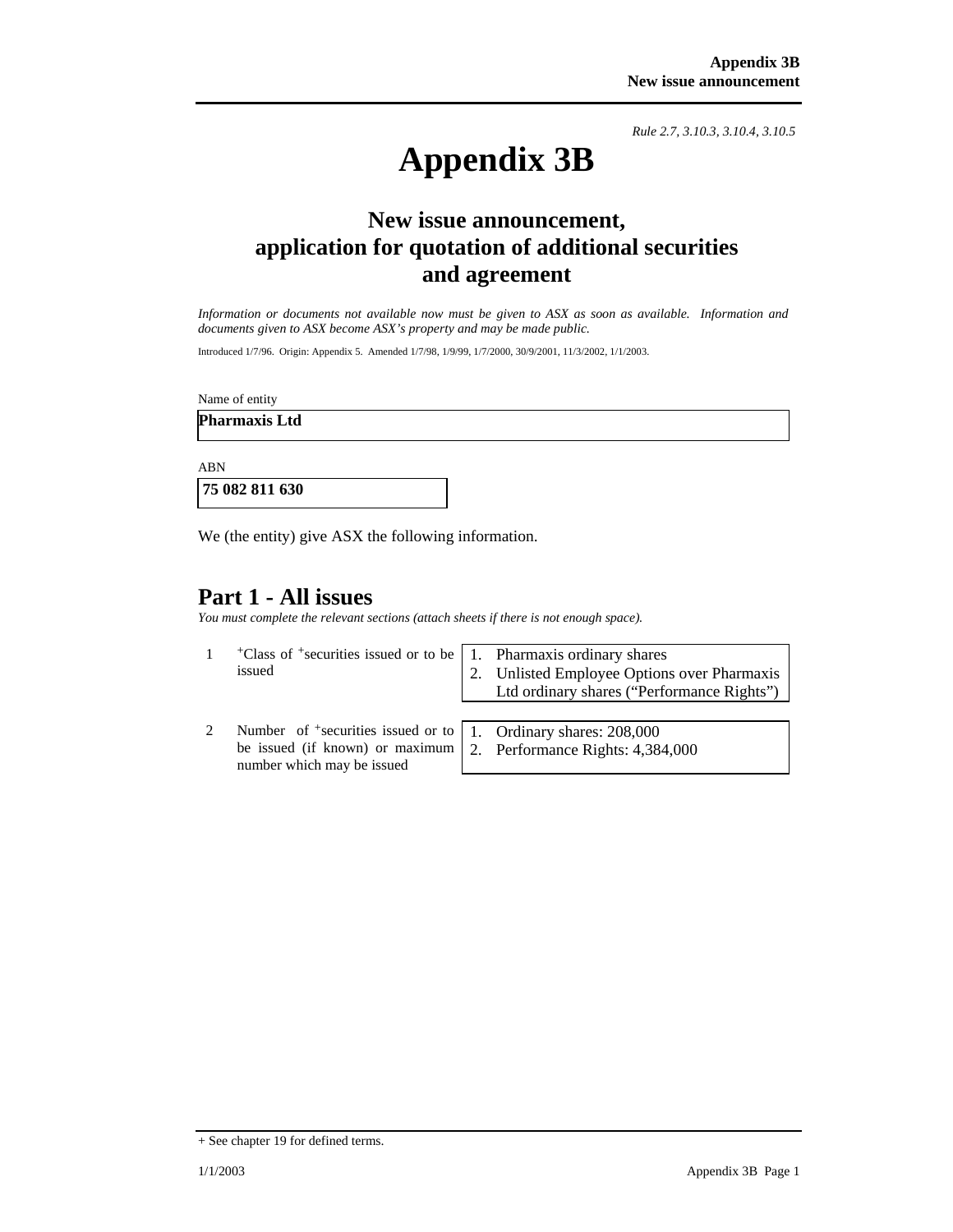| 3 | Principal terms of the <sup>+</sup> securities<br>(eg, if options, exercise price and<br>date;<br>if<br>partly<br>expiry<br>paid<br>*securities, the amount outstanding<br>and due dates for payment; if<br><sup>+</sup> convertible<br>securities.<br>the<br>conversion price and dates for<br>conversion) | 1. Ordinary shares<br>The ordinary shares have the same terms<br>and rank equally with the existing ordinary<br>shares. The ordinary shares are subject to<br>trading restrictions.<br>2. Performance Rights:<br>Grant Price: Nil                                                                                                                                                                                                                                                                                                                                                                                                                                                                                                                                       |
|---|-------------------------------------------------------------------------------------------------------------------------------------------------------------------------------------------------------------------------------------------------------------------------------------------------------------|-------------------------------------------------------------------------------------------------------------------------------------------------------------------------------------------------------------------------------------------------------------------------------------------------------------------------------------------------------------------------------------------------------------------------------------------------------------------------------------------------------------------------------------------------------------------------------------------------------------------------------------------------------------------------------------------------------------------------------------------------------------------------|
|   |                                                                                                                                                                                                                                                                                                             | <b>Exercise Price: Nil</b>                                                                                                                                                                                                                                                                                                                                                                                                                                                                                                                                                                                                                                                                                                                                              |
|   |                                                                                                                                                                                                                                                                                                             | Expiry: 30 June 2025                                                                                                                                                                                                                                                                                                                                                                                                                                                                                                                                                                                                                                                                                                                                                    |
|   |                                                                                                                                                                                                                                                                                                             | Tranche <sub>1</sub> :<br>1,390,000 Performance Rights granted amongst<br>3 senior executive officers Vesting:<br>100% at 30 June 2016, provided the<br>relevant holder is an employee at that<br>time.<br>Restriction on shares issued on exercise:<br>Any shares acquired upon exercise of<br>Performance Rights may not be traded<br>in the ordinary course, except with<br>prior approval of the Pharmaxis Board.                                                                                                                                                                                                                                                                                                                                                   |
|   |                                                                                                                                                                                                                                                                                                             | Tranche 2:<br>2,994,000 Performance Rights granted amongst<br>24 managers and other employees (including<br>senior managers)<br>Vesting:                                                                                                                                                                                                                                                                                                                                                                                                                                                                                                                                                                                                                                |
|   |                                                                                                                                                                                                                                                                                                             | Fifty percent of the Performance Rights<br>granted will vest and be exercisable on<br>30 June 2017, provided that the<br>relevant holder is an employee at that<br>relevant vesting date;<br>• Fifty percent of the Performance<br>Rights granted will vest and be<br>exercisable on 30 June 2018, provided<br>that the relevant holder is an employee<br>at that relevant vesting date.<br>Restriction on shares issued on exercise:<br>Until 30 June 2018, any shares acquired<br>upon exercise of Performance Rights<br>may not be traded in the ordinary<br>course.<br>Any shares acquired upon exercise of<br>Performance Rights by direct reports to<br>the CEO may not be traded in the<br>ordinary course, except with prior<br>approval of the Pharmaxis Board |

<sup>+</sup> See chapter 19 for defined terms.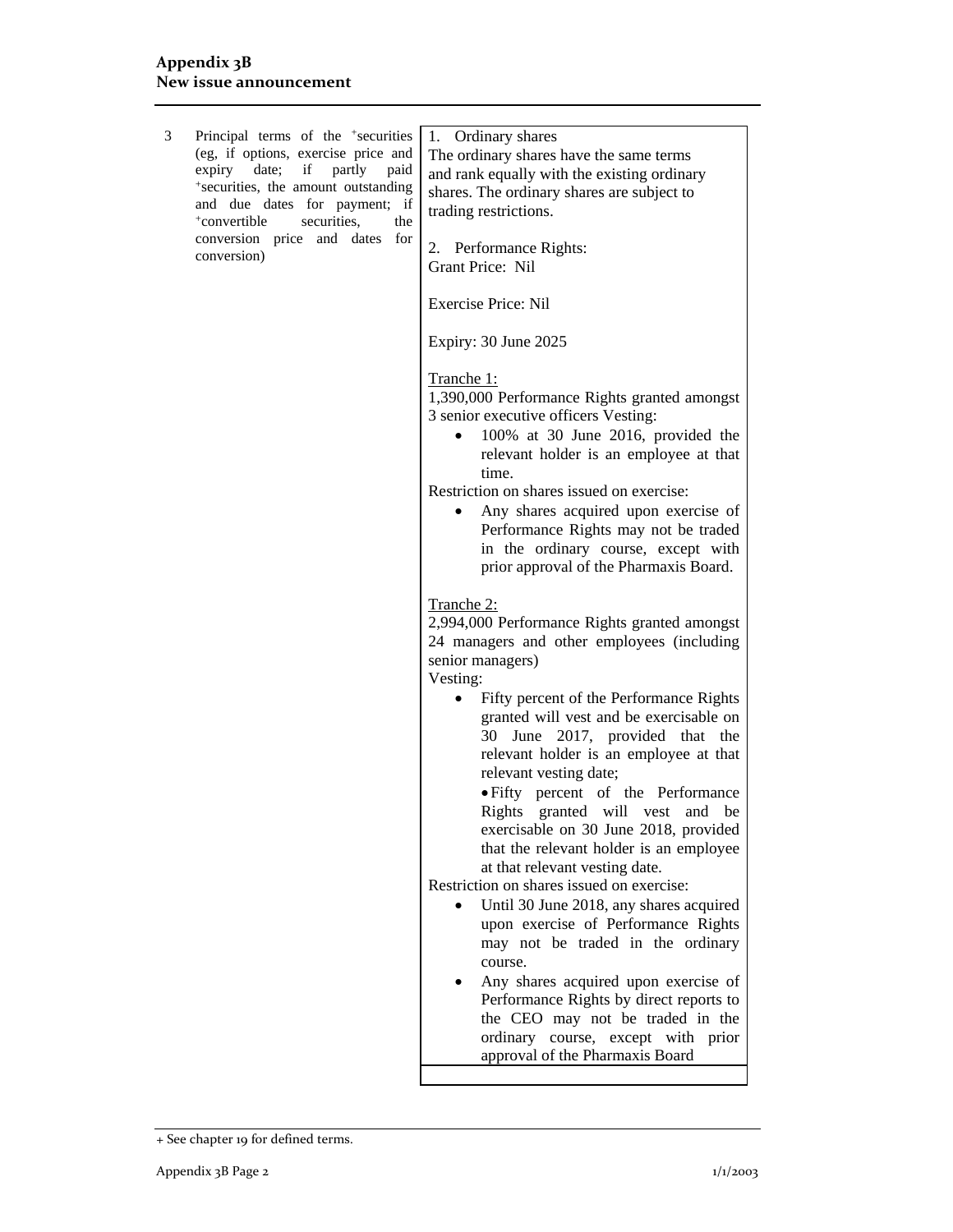4 Do the +securities rank equally in all respects from the date of allotment with an existing <sup>+</sup>class of quoted +securities?

> If the additional securities do not rank equally, please state:

- the date from which they do
- the extent to which they participate for the next dividend, (in the case of a trust, distribution) or interest payment
- the extent to which they do not rank equally, other than in relation to the next dividend, distribution or interest payment
- 5 Issue price or consideration | Nil
- 6 Purpose of the issue (If issued as consideration for the acquisition of assets, clearly identify those assets)
- 1. Ordinary shares: Yes
- 2. Performance rights: No.

Shares issued upon exercise will rank equally with existing ordinary shares (subject to trading restrictions referred to above).

To participate in a dividend, the ordinary shares underlying the options would need to be issued prior to the record date for the dividend.

- 
- 1. Ordinary shares Issue of 208,000 ordinary shares amongst 52 Australian employees of Pharmaxis in accordance with the Pharmaxis employee share plan.
- 2. Performance rights:
- Tranche 1:

1,390,000 Performance Rights granted amongst 3 senior executive officers in recognition of their role in achieving a major transformation of the Company

Tranche 2:

2,994,000 Performance Rights granted amongst 24 senior managers and other key employees (including senior managers) as the 2015 grant of Performance Rights under the employee incentive plan, for the long term reward, incentive and retention of such managers and employees.

7 Dates of entering +securities into uncertificated holdings or despatch of certificates

31 July 2015

<sup>+</sup> See chapter 19 for defined terms.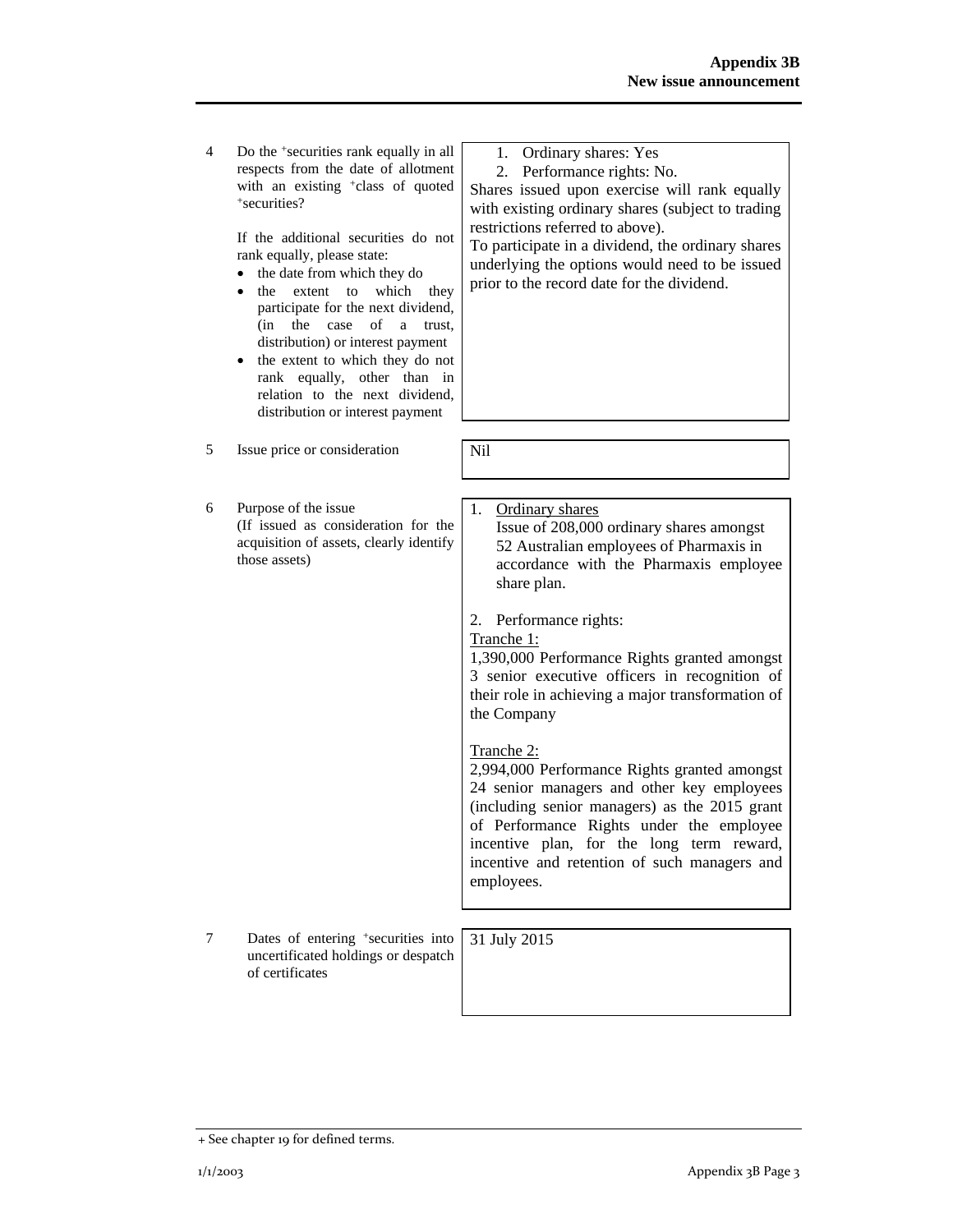#### **Appendix 3B New issue announcement**

|                                                                                                                                 |                                               | Number | +Class                           |  |
|---------------------------------------------------------------------------------------------------------------------------------|-----------------------------------------------|--------|----------------------------------|--|
| Number and <sup>+</sup> class of all 316,715,207<br>8<br>*securities<br>(including the securities in clause<br>2 if applicable) | quoted on<br>$\mathbf{A}\mathbf{S}\mathbf{X}$ |        | paid ordinary<br>Fully<br>shares |  |

|   |                                         | Number | <sup>+</sup> Class       |
|---|-----------------------------------------|--------|--------------------------|
| q | and <sup>+</sup> class of all<br>Number | 47,500 | Options expiring 4       |
|   | *securities not quoted on ASX           |        | August 2015 with an      |
|   | (including the securities in clause     |        | exercise price of \$1.65 |
|   | 2 if applicable)                        |        | (ASX Code PXSAZ)         |
|   |                                         | 30,000 | Options expiring 16      |
|   |                                         |        | October 2015 with an     |
|   |                                         |        | price<br>exercise<br>of  |
|   |                                         |        | \$2.632 (ASX Code        |
|   |                                         |        | PXSAA)                   |

<sup>+</sup> See chapter 19 for defined terms.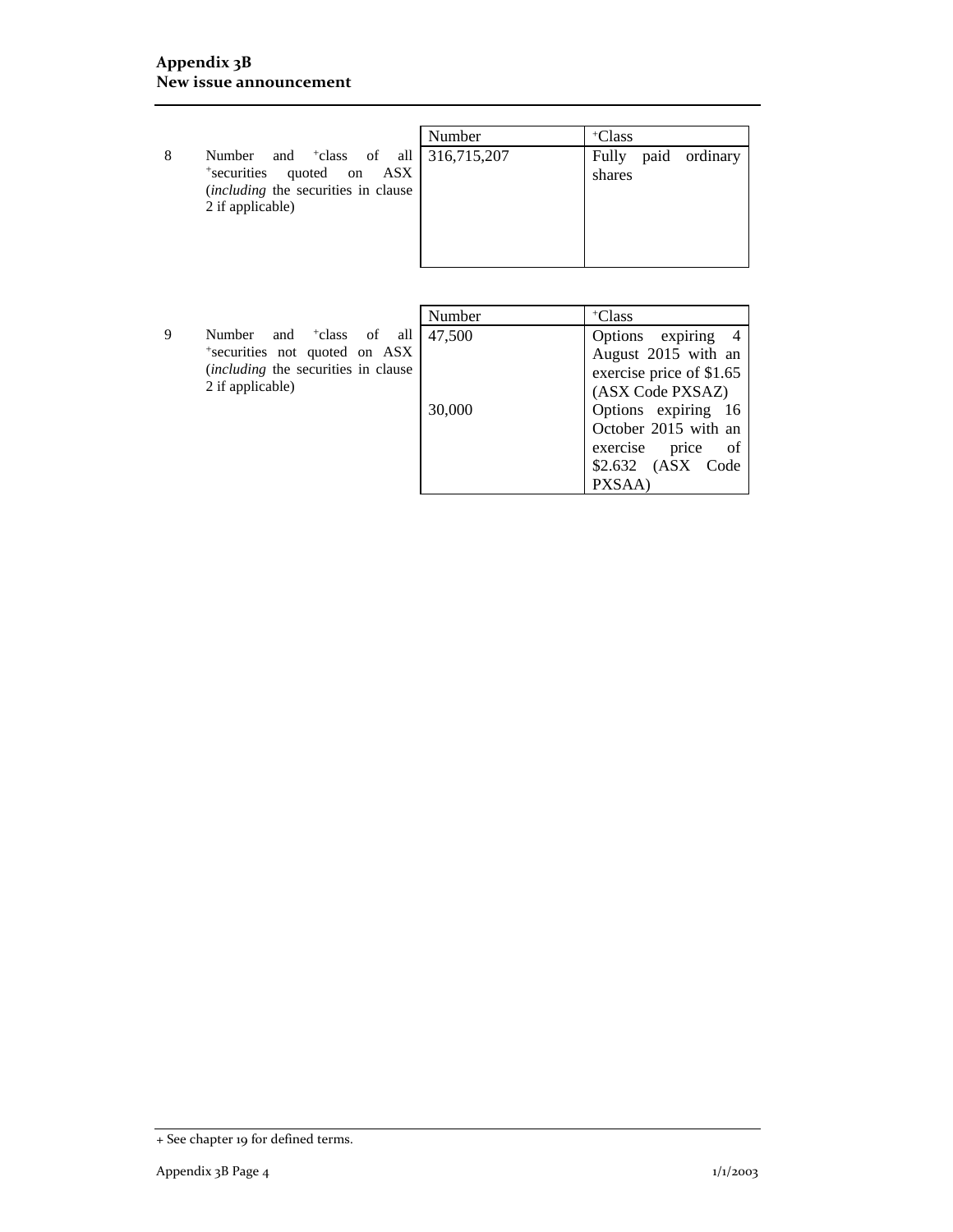| Number  | +Class                          |
|---------|---------------------------------|
| 10,000  | Options expiring<br>12          |
|         | February 2016 with an           |
|         | exercise price of \$2.054       |
|         | (ASX Code PXSAB)                |
| 7,500   | Options expiring 31 May         |
|         | 2016 with an exercise price     |
|         | of \$1.894 (ASX Code            |
|         | PXSAC)                          |
| 41,750  | Options expiring 14 August      |
|         | 2016 with an exercise price     |
|         | of \$1.777 (ASX Code            |
|         | PXSAD)                          |
| 10,000  | Options expiring<br>19          |
|         | September 2016 with an          |
|         | exercise price of \$1.7518      |
|         | (ASX Code PXSAE)                |
| 15,000  | Options expiring<br>13          |
|         | December 2016 with<br>an        |
|         | exercise price of \$2.9310      |
|         | (ASX Code PXSAF)                |
| 102,500 | Options expiring 17 June        |
|         | 2017 with an exercise price     |
|         | of \$3.1755 (ASX Code           |
|         | PXSAH)                          |
| 20,500  | Options expiring 9 August       |
|         | 2017 with an exercise price     |
|         | of \$3.2490 (ASX Code<br>PXSAL) |
|         |                                 |
|         |                                 |

<sup>+</sup> See chapter 19 for defined terms.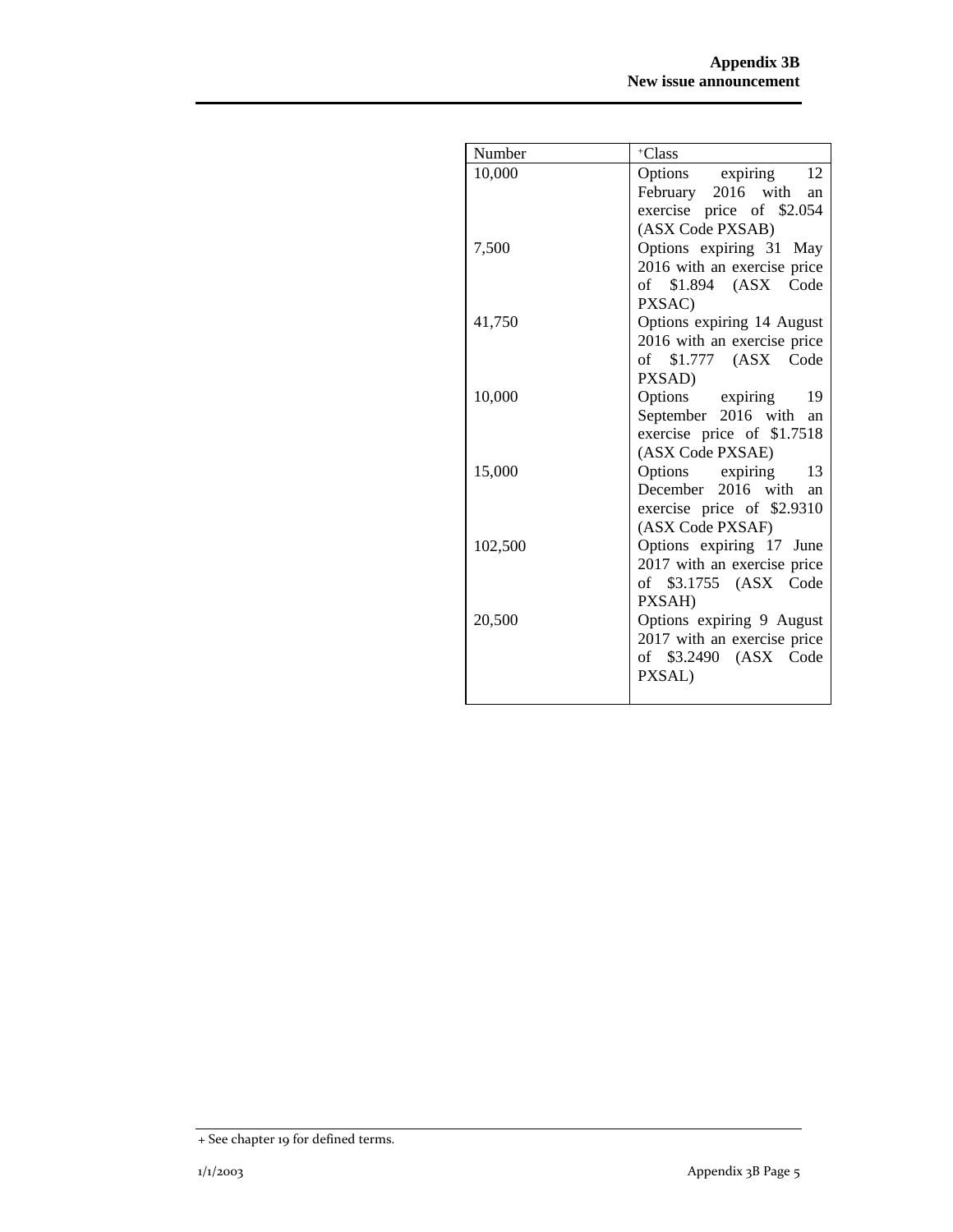| Number  | +Class                                     |
|---------|--------------------------------------------|
| 40,000  | Options expiring 5                         |
|         | November 2017 with                         |
|         | an exercise price of                       |
|         | \$4.1500 (ASX Code                         |
|         | PXSAT)                                     |
| 3,000   | Options expiring 7                         |
|         | February 2018 with an                      |
|         | exercise price<br>of                       |
|         | \$3.1266 (ASX Code                         |
|         | PXSAN)                                     |
| 4,000   | Options expiring<br>-10                    |
|         | April 2018 with an                         |
|         | exercise price<br>of                       |
|         | \$1.9735 (ASX Code                         |
|         | PXSAP)                                     |
| 1,500   | Options expiring 22                        |
|         | June 2018 with an                          |
|         | exercise price<br>of<br>\$1.4590 (ASX Code |
|         | PXSAR)                                     |
| 111,000 | Options expiring 11                        |
|         | August 2018 with an                        |
|         | exercise price<br>of                       |
|         | \$1.6770 (ASX Code                         |
|         | PXSAS)                                     |
| 200,000 | Options expiring 22                        |
|         | June 2018 with<br>an                       |
|         | of<br>exercise price                       |
|         | \$1.4590 (ASX Code                         |
|         | PXSAV)                                     |
| 2,500   | Options expiring 22                        |
|         | October 2018 with an                       |
|         | exercise price<br>of                       |
|         | \$1.4660 (ASX Code                         |
|         | PXSAAA)                                    |

<sup>+</sup> See chapter 19 for defined terms.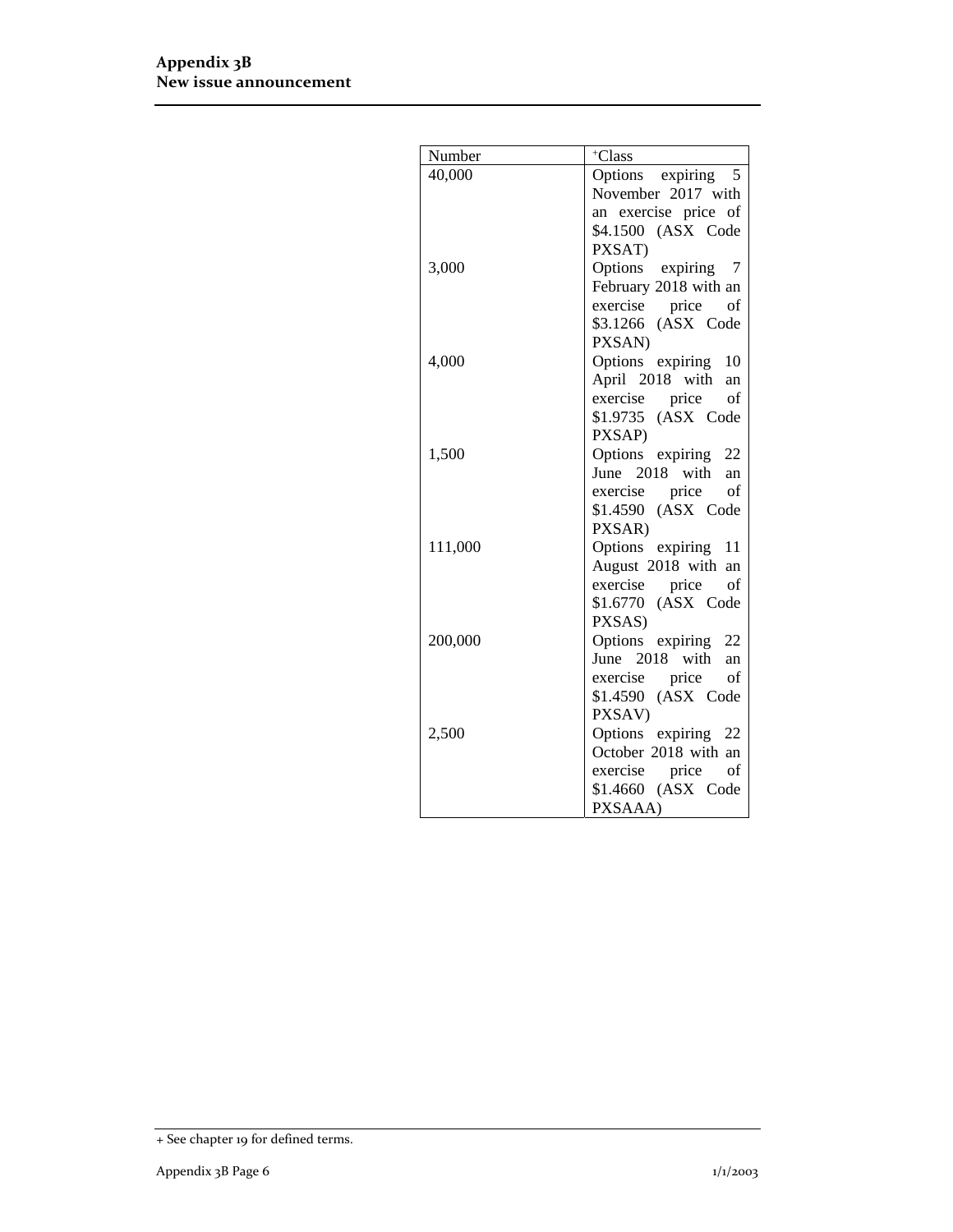| Number    | +Class                                     |
|-----------|--------------------------------------------|
| 5,000     | Options expiring 10                        |
|           | December 2018 with                         |
|           | an exercise price of                       |
|           | \$1.0207 (ASX Code                         |
|           | PXSAAB)                                    |
| 102,000   | Options expiring 22                        |
|           | June 2019 with an                          |
|           | exercise price of                          |
|           | \$2.4098 (ASX Code                         |
|           | PXSAAE)                                    |
| 27,000    | Options expiring 6                         |
|           | September 2020 with                        |
|           | a zero exercise price<br>(ASX Code PXSAAF) |
| 9,000     | Options expiring<br>14                     |
|           | November 2020 with a                       |
|           | zero exercise price                        |
|           | Code<br>(ASX)                              |
|           | PXSAAH)                                    |
| 325,000   | Options expiring 28                        |
|           | June 2022 with a zero                      |
|           | exercise price (ASX                        |
|           | Code PXSAG)                                |
| 30,000    | Options expiring 17                        |
|           | October 2022 with a                        |
|           | zero exercise price                        |
|           | Code<br>(ASX)                              |
|           | PXSAAO)                                    |
| 888,389   | Options expiring 6                         |
|           | June 2023 with a zero                      |
|           | exercise price (ASX                        |
| 4,384,000 | Code PXSAAP)<br>Options expiring 30        |
|           | June 2025 with a zero                      |
|           | exercise price (ASX                        |
|           | Code PXSAA )                               |
|           |                                            |
|           |                                            |

<sup>+</sup> See chapter 19 for defined terms.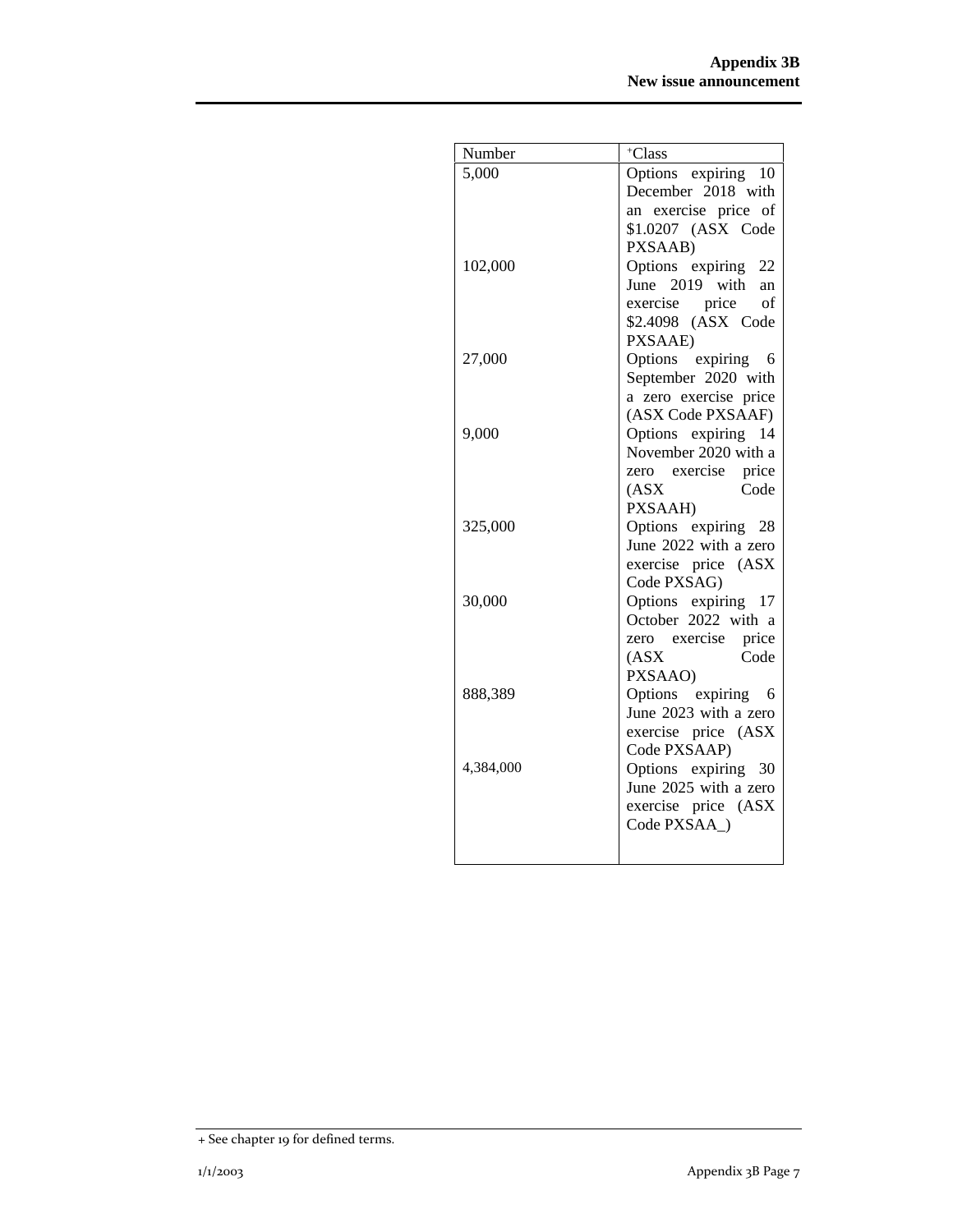|    |                                                                               | Number | <sup>+</sup> Class |
|----|-------------------------------------------------------------------------------|--------|--------------------|
|    |                                                                               |        |                    |
| 10 | Dividend policy (in the case of a $N/A$<br>trust, distribution policy) on the |        |                    |
|    | increased capital (interests)                                                 |        |                    |

# **Part 2 - Bonus issue or pro rata issue**

| 11 | security<br>approval<br>Is<br>holder<br>required?                                                                                                                                                                                               |  |
|----|-------------------------------------------------------------------------------------------------------------------------------------------------------------------------------------------------------------------------------------------------|--|
| 12 | Is the issue renounceable or non-<br>renounceable?                                                                                                                                                                                              |  |
| 13 | Ratio in which the <sup>+</sup> securities will<br>be offered                                                                                                                                                                                   |  |
| 14 | <sup>+</sup> Class of <sup>+</sup> securities to which the<br>offer relates                                                                                                                                                                     |  |
| 15 | <sup>+</sup> Record<br>determine<br>date<br>to<br>entitlements                                                                                                                                                                                  |  |
| 16 | Will holdings on different registers<br>(or subregisters) be aggregated for<br>calculating entitlements?                                                                                                                                        |  |
| 17 | Policy for deciding entitlements in<br>relation to fractions                                                                                                                                                                                    |  |
| 18 | Names of countries in which the<br>entity has +security holders who<br>will not<br>be<br>sent<br>new<br>issue<br>documents<br>Note: Security holders must be told how their<br>entitlements are to be dealt with.<br>Cross reference: rule 7.7. |  |
| 19 | Closing<br>date<br>for<br>receipt<br>of<br>acceptances or renunciations                                                                                                                                                                         |  |
| 20 | Names of any underwriters                                                                                                                                                                                                                       |  |
| 21 | Amount of any underwriting fee or<br>commission                                                                                                                                                                                                 |  |
| 22 | Names of any brokers to the issue                                                                                                                                                                                                               |  |

<sup>+</sup> See chapter 19 for defined terms.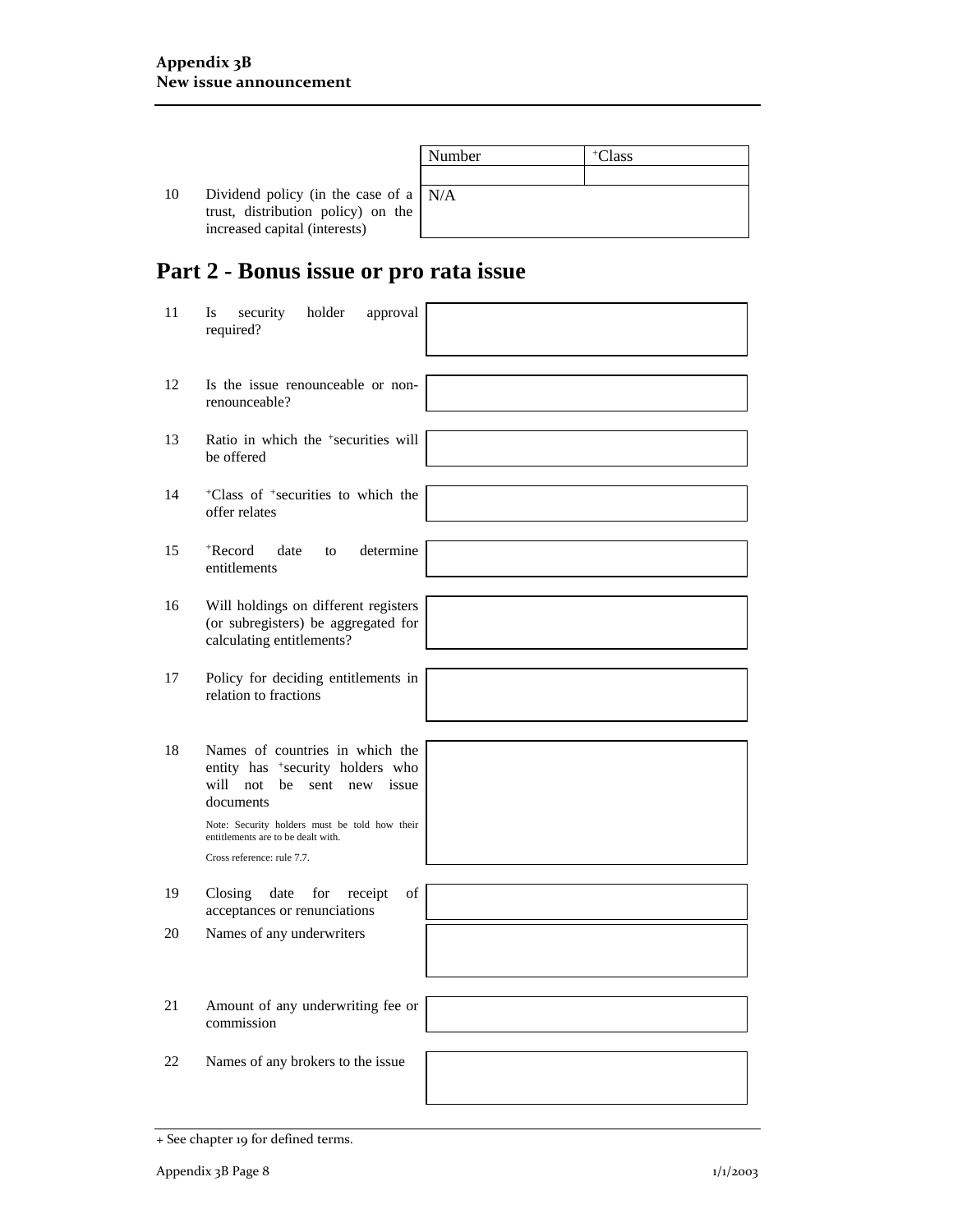- 23 Fee or commission payable to the broker to the issue
- 24 Amount of any handling fee payable to brokers who lodge acceptances or renunciations on behalf of <sup>+</sup>security holders
- 25 If the issue is contingent on +security holders' approval, the date of the meeting
- 26 Date entitlement and acceptance form and prospectus or Product Disclosure Statement will be sent to persons entitled
- 27 If the entity has issued options, and the terms entitle option holders to participate on exercise, the date on which notices will be sent to option holders
- 28 Date rights trading will begin (if applicable)
- 29 Date rights trading will end (if applicable)
- 30 How do +security holders sell their entitlements *in full* through a broker?
- 31 How do +security holders sell *part* of their entitlements through a broker and accept for the balance?
- 32 How do +security holders dispose of their entitlements (except by sale through a broker)?

| and the control of the control of the control of the control of the control of the control of the control of the |  |  |
|------------------------------------------------------------------------------------------------------------------|--|--|
|                                                                                                                  |  |  |
|                                                                                                                  |  |  |
|                                                                                                                  |  |  |
|                                                                                                                  |  |  |
|                                                                                                                  |  |  |
|                                                                                                                  |  |  |

33 +Despatch date



## **Part 3 - Quotation of securities**

*You need only complete this section if you are applying for quotation of securities* 

34 Type of securities (*tick one*)



<sup>+</sup> See chapter 19 for defined terms.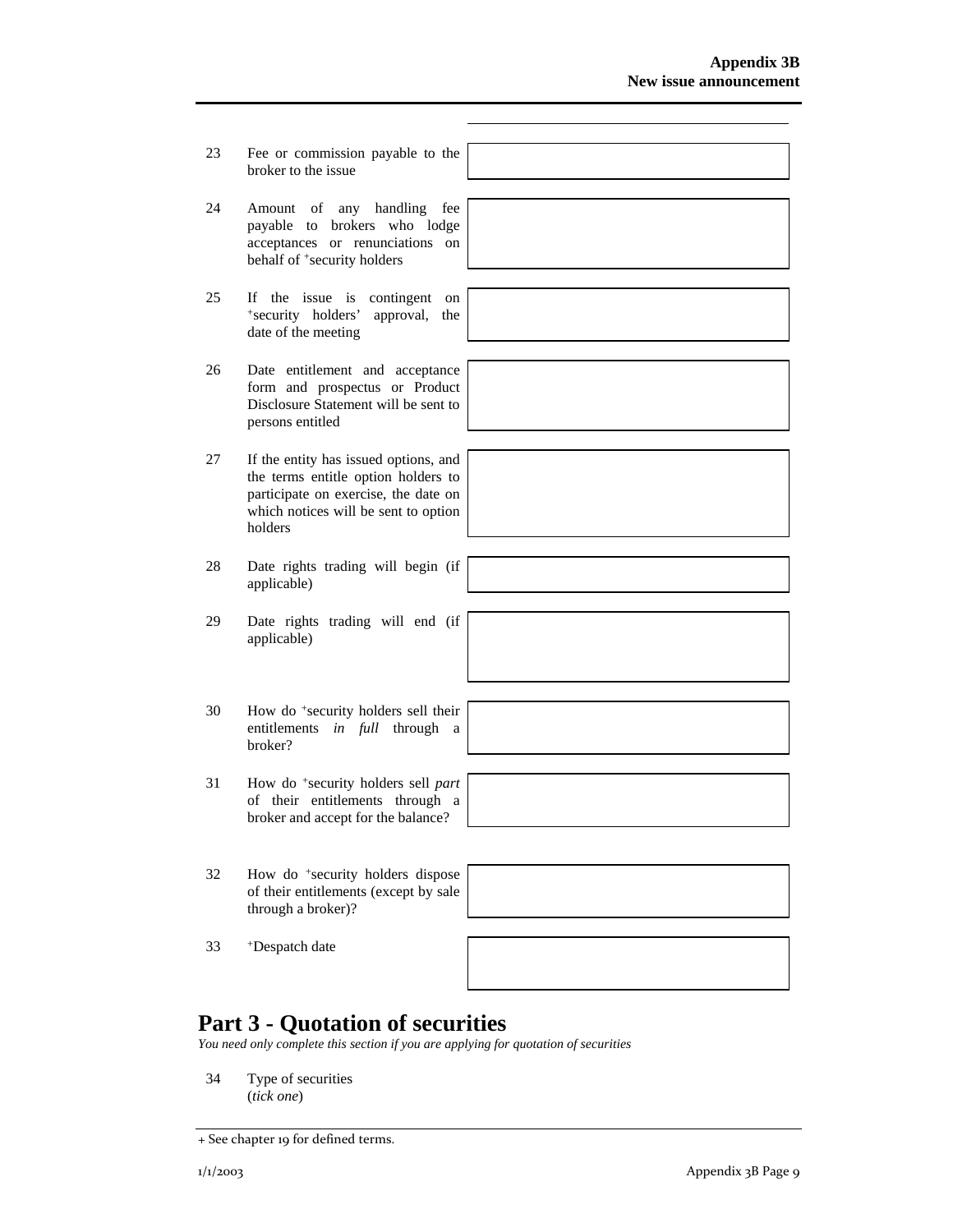| $\left( \text{a}\right)$ | Securities described in Part 1                                                                                                                                                                                                                                             |
|--------------------------|----------------------------------------------------------------------------------------------------------------------------------------------------------------------------------------------------------------------------------------------------------------------------|
| (b)                      | All other securities<br>Example: restricted securities at the end of the escrowed period, partly paid securities that become fully paid, employee<br>incentive share securities when restriction ends, securities issued on expiry or conversion of convertible securities |

### **Entities that have ticked box 34(a)**

#### **Additional securities forming a new class of securities**

*Tick to indicate you are providing the information or documents*

| 35 | If the <sup>+</sup> securities are <sup>+</sup> equity securities, the names of the 20 largest holders of the<br>additional *securities, and the number and percentage of additional *securities held by<br>those holders                              |
|----|--------------------------------------------------------------------------------------------------------------------------------------------------------------------------------------------------------------------------------------------------------|
| 36 | If the *securities are *equity securities, a distribution schedule of the additional *securities setting out the number of holders in the categories<br>$1 - 1,000$<br>$1,001 - 5,000$<br>$5,001 - 10,000$<br>$10,001 - 100,000$<br>$100,001$ and over |

#### **Entities that have ticked box 34(b)**

37 A copy of any trust deed for the additional +securities

- 38 Number of securities for which +quotation is sought
- 39 Class of +securities for which quotation is sought



<sup>+</sup> See chapter 19 for defined terms.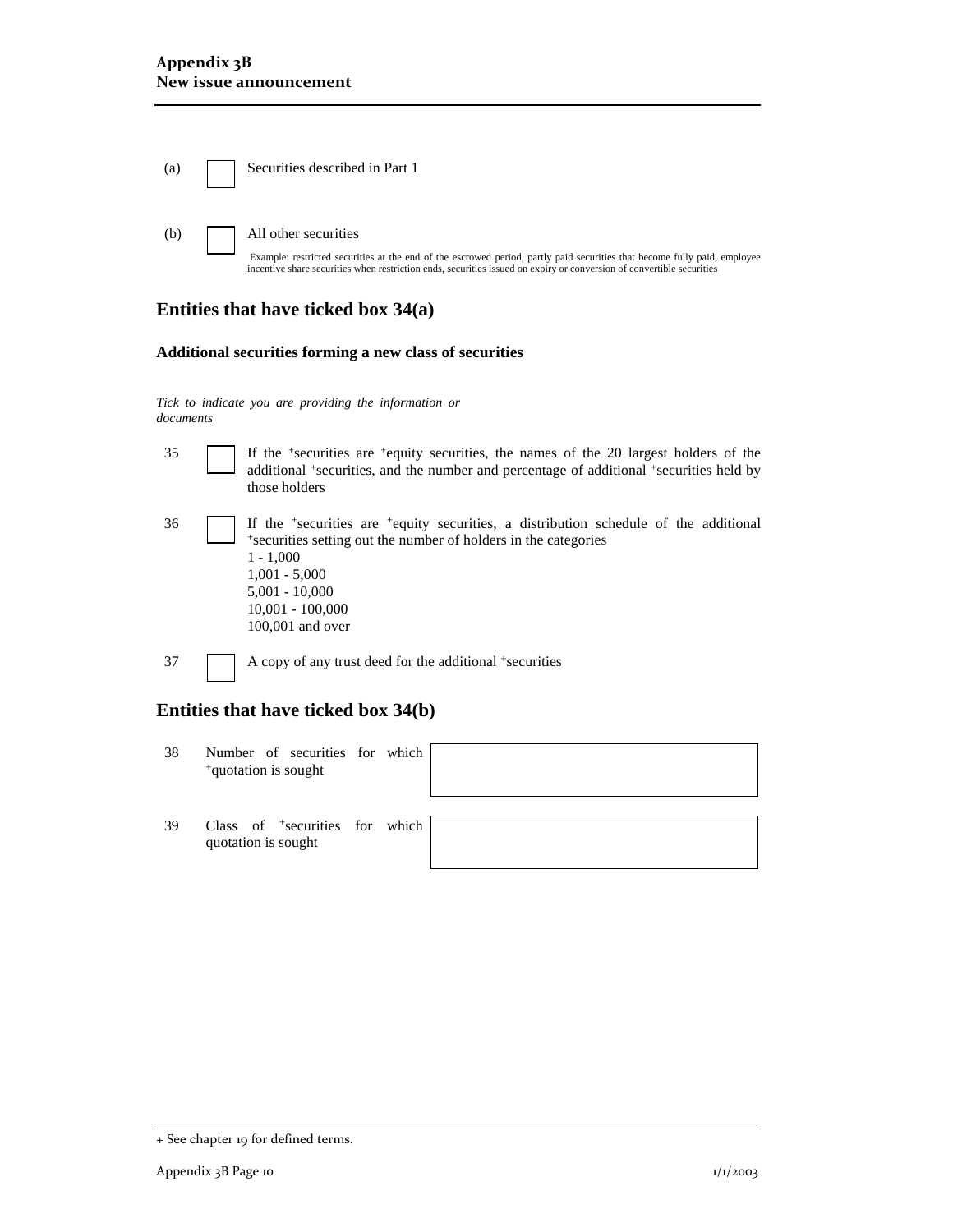40 Do the +securities rank equally in all respects from the date of allotment with an existing <sup>+</sup>class of quoted +securities?

> If the additional securities do not rank equally, please state:

- the date from which they do
- the extent to which they participate for the next dividend, (in the case of a trust, distribution) or interest payment
- the extent to which they do not rank equally, other than in relation to the next dividend, distribution or interest payment
- 41 Reason for request for quotation now

Example: In the case of restricted securities, end of restriction period

(if issued upon conversion of another security, clearly identify that other security)

|    |                                                                                                                          | Number | <sup>+</sup> Class |
|----|--------------------------------------------------------------------------------------------------------------------------|--------|--------------------|
| 42 | Number and <sup>+</sup> class of all <sup>+</sup> securities<br>quoted on ASX (including the<br>securities in clause 38) |        |                    |

#### **Quotation agreement**

- 1 +Quotation of our additional +securities is in ASX's absolute discretion. ASX may quote the +securities on any conditions it decides.
- 2 We warrant the following to ASX.
	- The issue of the *\*securities* to be quoted complies with the law and is not for an illegal purpose.
	- There is no reason why those +securities should not be granted +quotation.
	- An offer of the <sup>+</sup>securities for sale within 12 months after their issue will not require disclosure under section 707(3) or section 1012C(6) of the Corporations Act.

<sup>+</sup> See chapter 19 for defined terms.